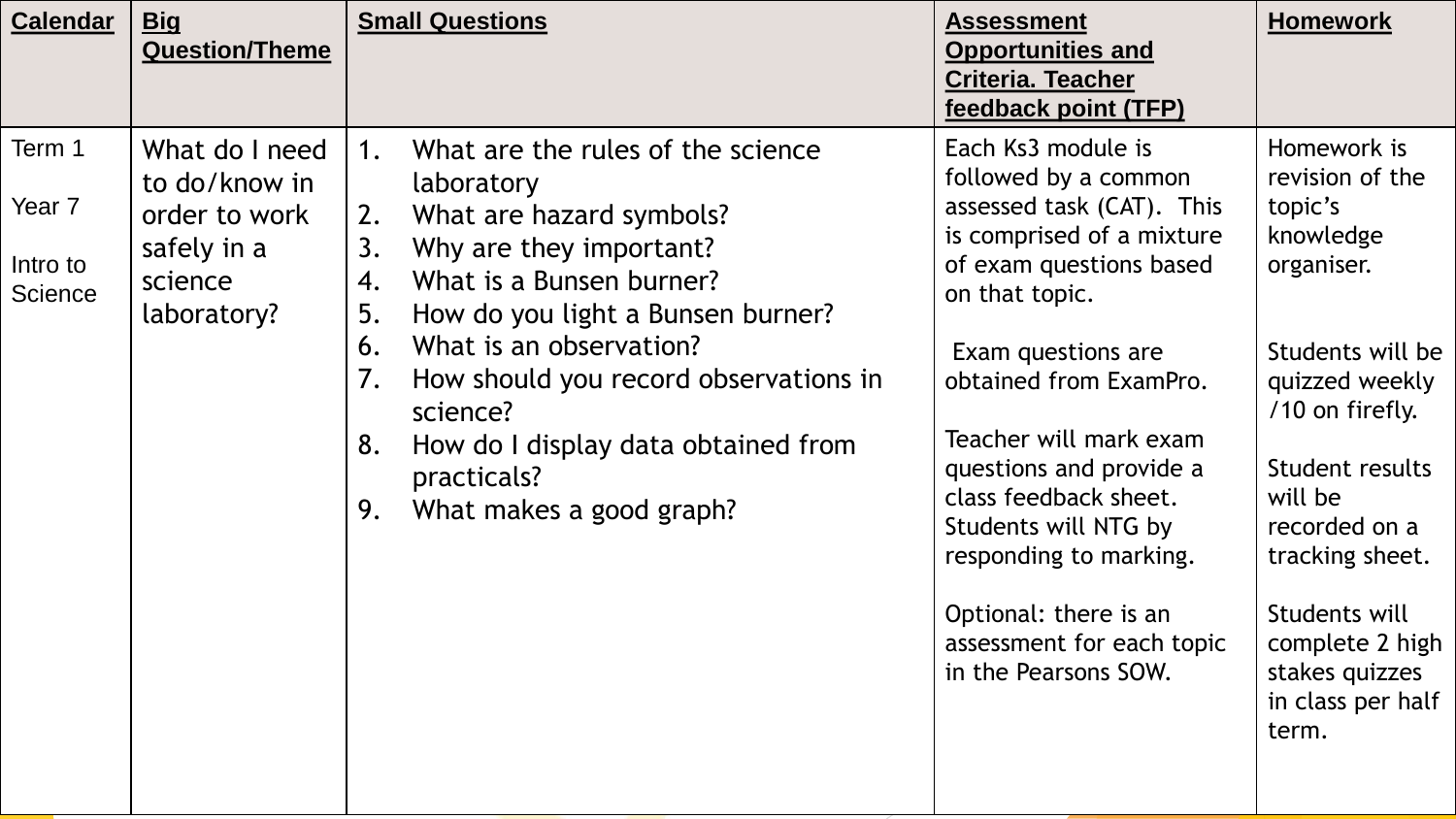| <b>Calendar</b>                                                            | <b>Big</b><br><b>Question/Theme</b>               | <b>Small Questions</b>                                                                                                                                                                                                                                                                                                                                                                                                                                                                                                                                 | <b>Assessment</b><br><b>Opportunities and</b><br><b>Criteria. Teacher</b><br>feedback point (TFP)                                                                                                                                                                                                                                                                                                               | <b>Homework</b>                                                                                                                                                                                                                                                                     |
|----------------------------------------------------------------------------|---------------------------------------------------|--------------------------------------------------------------------------------------------------------------------------------------------------------------------------------------------------------------------------------------------------------------------------------------------------------------------------------------------------------------------------------------------------------------------------------------------------------------------------------------------------------------------------------------------------------|-----------------------------------------------------------------------------------------------------------------------------------------------------------------------------------------------------------------------------------------------------------------------------------------------------------------------------------------------------------------------------------------------------------------|-------------------------------------------------------------------------------------------------------------------------------------------------------------------------------------------------------------------------------------------------------------------------------------|
| Term 1<br>Year 7<br>Topic 7E<br><b>Solutions</b><br>and<br><b>MIxtures</b> | How can<br>different<br>mixtures be<br>separated? | What makes a good method?<br>1.<br>How can equipment be drawn<br>2.<br>scientifically?<br>What is filtration?<br>3.<br>What is a mixture?<br>4.<br>How are different mixtures classified?<br>5.<br>What is dryness? How can it be achieved<br>6.<br>safely?<br>What is evaporation?<br>7.<br>What are the steps involved in separating<br>8.<br>rock salt?<br>How chromatography can be used to<br>9.<br>identify a substance?<br>10. How does chromatography work?<br>11. What is desalination?<br>12. How can pure water be made from salt<br>water? | Each Ks3 module is<br>followed by a common<br>assessed task (CAT). This<br>is comprised of a mixture<br>of exam questions based<br>on that topic.<br>Exam questions are<br>obtained from ExamPro.<br>Teacher will mark exam<br>questions and provide a<br>class feedback sheet.<br>Students will NTG by<br>responding to marking.<br>Optional: there is an<br>assessment for each topic<br>in the Pearsons SOW. | Homework is<br>revision of the<br>topic's<br>knowledge<br>organiser.<br>Students will be<br>quizzed weekly<br>/10 on firefly.<br>Student results<br>will be<br>recorded on a<br>tracking sheet.<br>Students will<br>complete 2 high<br>stakes quizzes<br>in class per half<br>term. |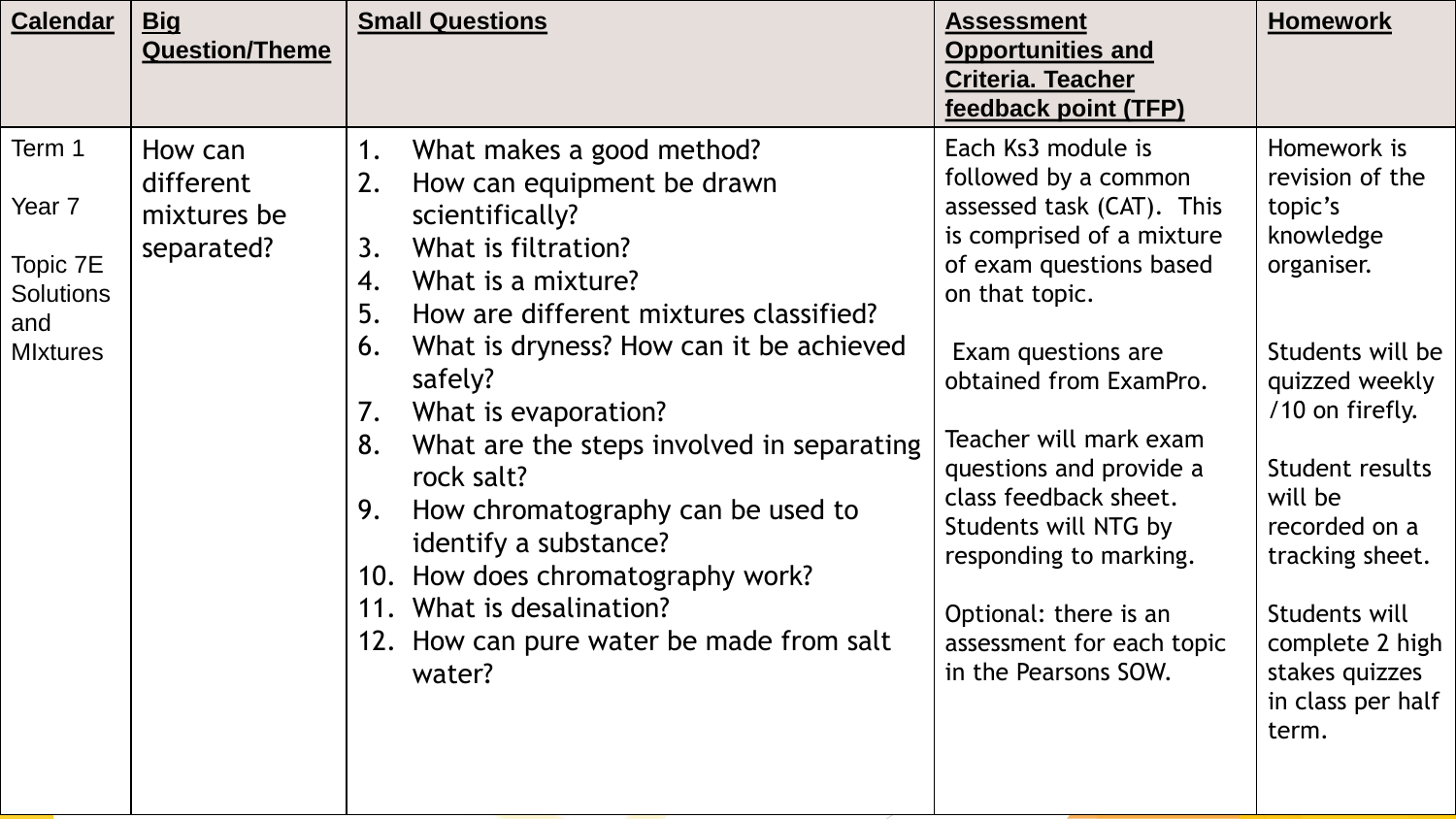| <b>Calendar</b>                                                           | <b>Big</b><br><b>Question/Theme</b> | <b>Small Questions</b>                                                                                                                                                                                                                                                                                                         | <b>Assessment</b><br><b>Opportunities and</b><br><b>Criteria. Teacher</b><br>feedback point (TFP)                                                                                                                                                                                                                                                                                                               | <b>Homework</b>                                                                                                                                                                                                                                                                     |
|---------------------------------------------------------------------------|-------------------------------------|--------------------------------------------------------------------------------------------------------------------------------------------------------------------------------------------------------------------------------------------------------------------------------------------------------------------------------|-----------------------------------------------------------------------------------------------------------------------------------------------------------------------------------------------------------------------------------------------------------------------------------------------------------------------------------------------------------------------------------------------------------------|-------------------------------------------------------------------------------------------------------------------------------------------------------------------------------------------------------------------------------------------------------------------------------------|
| Term 1<br>Year 7<br>Topic 7A<br>Cells,<br>tissues<br>and organ<br>systems | How do living<br>things work?       | What does it mean to be alive?<br>1.<br>Which organs do what, and where?<br>2.<br>Which organs do what, and where? (in<br>3.<br>plants)<br>What are organs made of?<br>4.<br>5.<br>How do we use microscopes?<br>What are animal and plant cells made of?<br>6.<br>How do organs work together in animals<br>7.<br>and plants? | Each Ks3 module is<br>followed by a common<br>assessed task (CAT). This<br>is comprised of a mixture<br>of exam questions based<br>on that topic.<br>Exam questions are<br>obtained from ExamPro.<br>Teacher will mark exam<br>questions and provide a<br>class feedback sheet.<br>Students will NTG by<br>responding to marking.<br>Optional: there is an<br>assessment for each topic<br>in the Pearsons SOW. | Homework is<br>revision of the<br>topic's<br>knowledge<br>organiser.<br>Students will be<br>quizzed weekly<br>/10 on firefly.<br>Student results<br>will be<br>recorded on a<br>tracking sheet.<br>Students will<br>complete 2 high<br>stakes quizzes<br>in class per half<br>term. |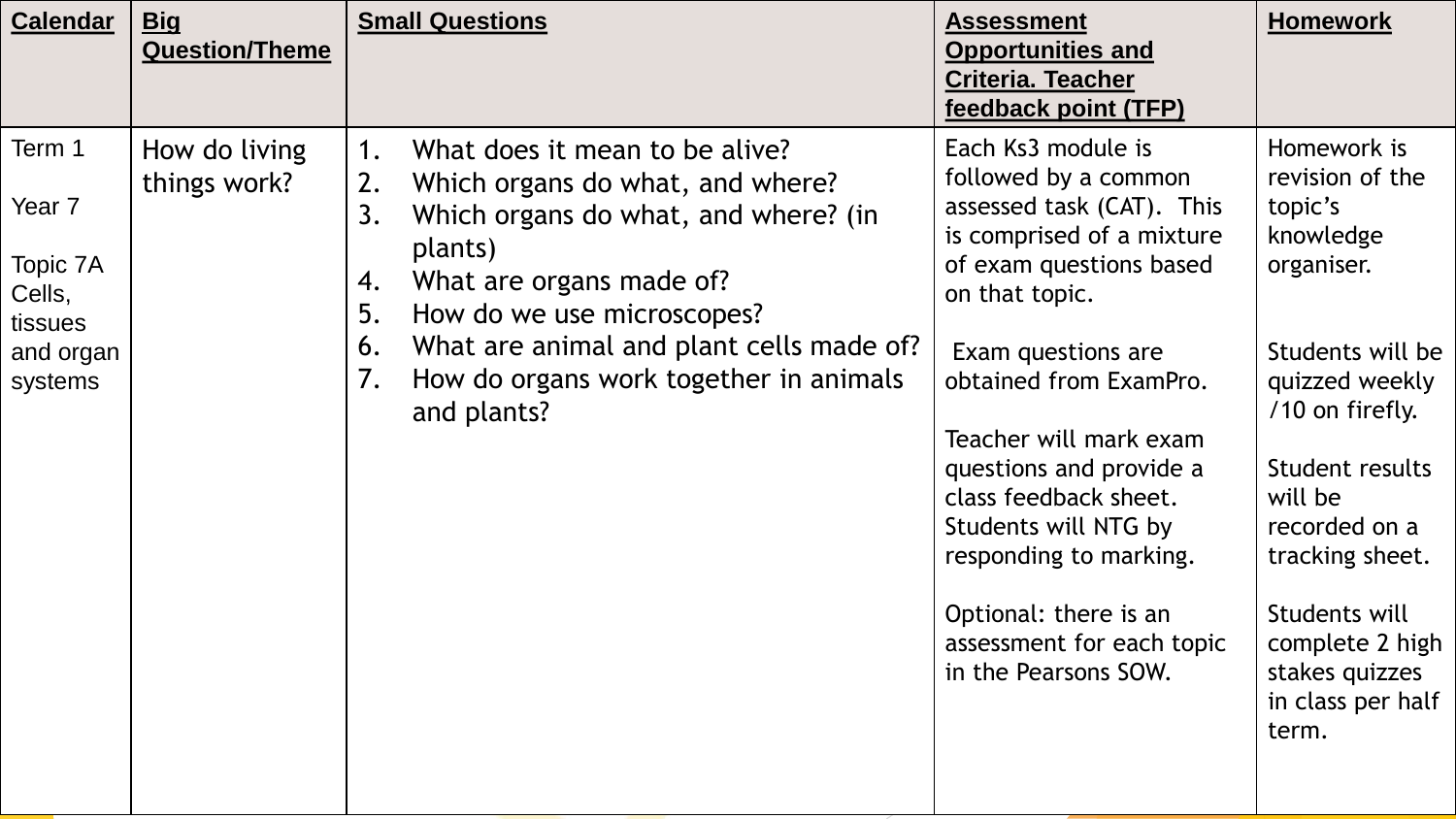| <b>Calendar</b>                                                                     | <b>Big</b><br><b>Question/Theme</b> | <b>Small Questions</b>                                                                                                                                                                                                                                                                                                                                                                                    | <b>Assessment</b><br><b>Opportunities and</b><br><b>Criteria. Teacher</b><br>feedback point (TFP)                                                                                                                                                                                                                                                                                                               | <b>Homework</b>                                                                                                                                                                                                                                                                     |
|-------------------------------------------------------------------------------------|-------------------------------------|-----------------------------------------------------------------------------------------------------------------------------------------------------------------------------------------------------------------------------------------------------------------------------------------------------------------------------------------------------------------------------------------------------------|-----------------------------------------------------------------------------------------------------------------------------------------------------------------------------------------------------------------------------------------------------------------------------------------------------------------------------------------------------------------------------------------------------------------|-------------------------------------------------------------------------------------------------------------------------------------------------------------------------------------------------------------------------------------------------------------------------------------|
| Term 1<br>Year <sub>7</sub><br>Topic 7B<br>Sexual<br>Reproduc<br>tion in<br>Animals | How do animals<br>reproduce?        | How do different animals reproduce<br>1.<br>sexually?<br>Where are the gametes produced?<br>2.<br>What is the male reproductive system<br>3.<br>like?<br>What is the female reproductive system<br>4.<br>like?<br>5.<br>How does sexual intercourse lead to a<br>growing foetus?<br>What happens during the gestation<br>6.<br>period and birth?<br>What happens during puberty and<br>7.<br>adolescence? | Each Ks3 module is<br>followed by a common<br>assessed task (CAT). This<br>is comprised of a mixture<br>of exam questions based<br>on that topic.<br>Exam questions are<br>obtained from ExamPro.<br>Teacher will mark exam<br>questions and provide a<br>class feedback sheet.<br>Students will NTG by<br>responding to marking.<br>Optional: there is an<br>assessment for each topic<br>in the Pearsons SOW. | Homework is<br>revision of the<br>topic's<br>knowledge<br>organiser.<br>Students will be<br>quizzed weekly<br>/10 on firefly.<br>Student results<br>will be<br>recorded on a<br>tracking sheet.<br>Students will<br>complete 2 high<br>stakes quizzes<br>in class per half<br>term. |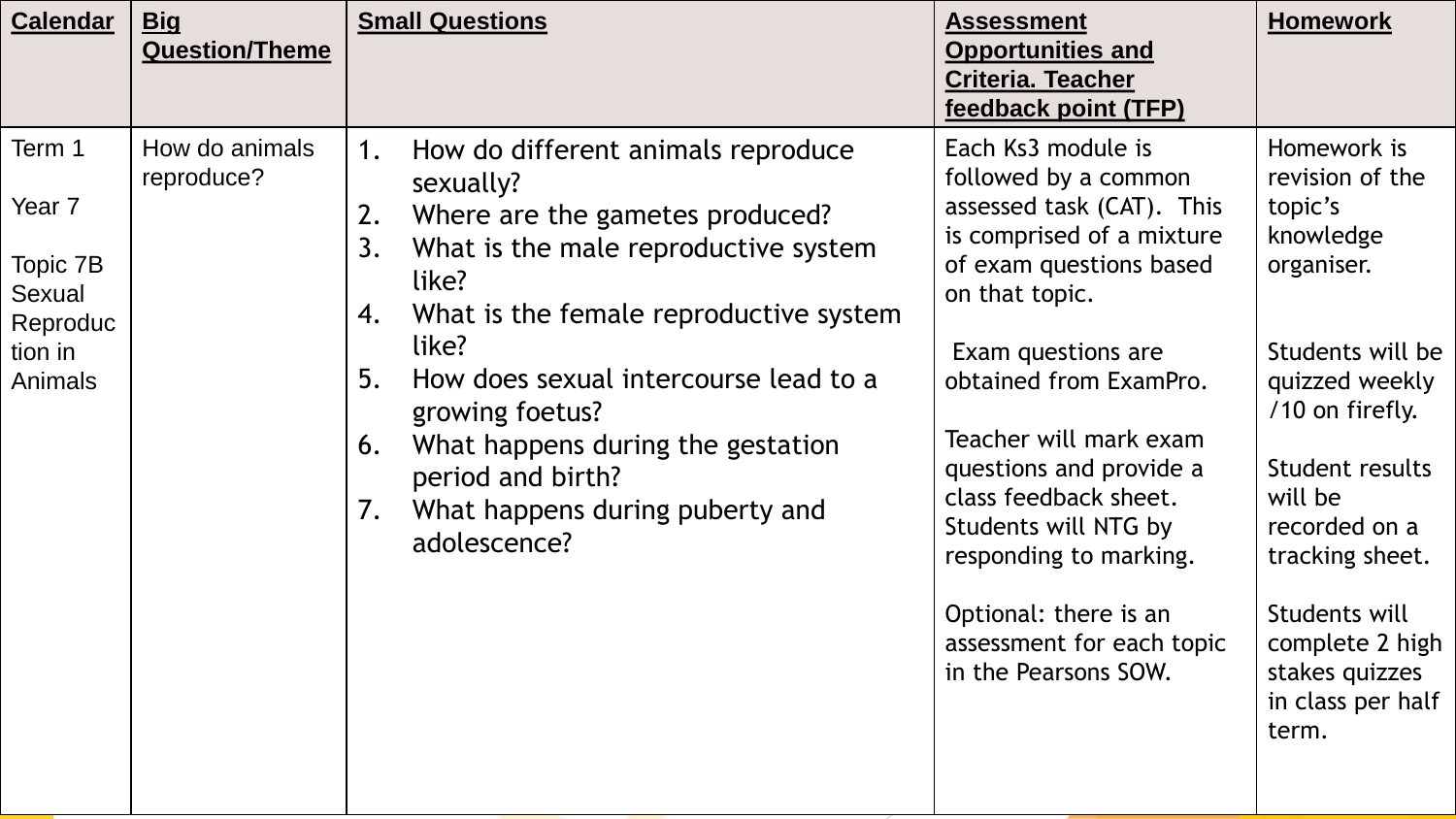| <b>Calendar</b>   | <u>Big</u><br><b>Question/Theme</b> | <b>Small Questions</b>                                                                     | <b>Assessment</b><br><b>Opportunities and</b><br><b>Criteria. Teacher</b><br>feedback point (TFP) | <b>Homework</b>                    |
|-------------------|-------------------------------------|--------------------------------------------------------------------------------------------|---------------------------------------------------------------------------------------------------|------------------------------------|
| Term 1            | How do we use<br>energy in the      | How do we get energy for our bodies?<br>1.<br>Why do different people need different<br>2. | Each Ks3 module is<br>followed by a common                                                        | Homework is<br>revision of the     |
| Year <sub>7</sub> | world?                              | amounts of energy?                                                                         | assessed task (CAT). This                                                                         | topic's                            |
| Topic 71          |                                     | What is energy measured in?<br>3.                                                          | is comprised of a mixture<br>of exam questions based                                              | knowledge<br>organiser.            |
| Energy            |                                     | How can we carry out an experiment to<br>4.<br>determine the energy within foods?          | on that topic.                                                                                    |                                    |
|                   |                                     | What are the safety rules when working<br>5.<br>with fire?                                 | Exam questions are<br>obtained from ExamPro.                                                      | Students will be<br>quizzed weekly |
|                   |                                     | What are the precautions we need to be<br>6.                                               |                                                                                                   | /10 on firefly.                    |
|                   |                                     | aware of during a science practical?                                                       | Teacher will mark exam<br>questions and provide a                                                 | Student results                    |
|                   |                                     | How can energy be transferred?<br>7.<br>8.<br>How can energy be stored?                    | class feedback sheet.                                                                             | will be                            |
|                   |                                     | What is the conservation of energy?<br>9.                                                  | Students will NTG by                                                                              | recorded on a                      |
|                   |                                     | 10. What are the 3 fossil fuels?                                                           | responding to marking.                                                                            | tracking sheet.                    |
|                   |                                     | 11. What are fossil fuels?                                                                 | Optional: there is an                                                                             | Students will                      |
|                   |                                     | 12. How are fossil fuels formed?                                                           | assessment for each topic<br>in the Pearsons SOW.                                                 | complete 2 high<br>stakes quizzes  |
|                   |                                     | 13. Why is nuclear energy non-renewable?<br>14. What is renewable energy?                  |                                                                                                   | in class per half                  |
|                   |                                     | 15. What are examples of renewable energy?                                                 |                                                                                                   | term.                              |
|                   |                                     | 16. What are the advantages of renewable<br>energy?                                        |                                                                                                   |                                    |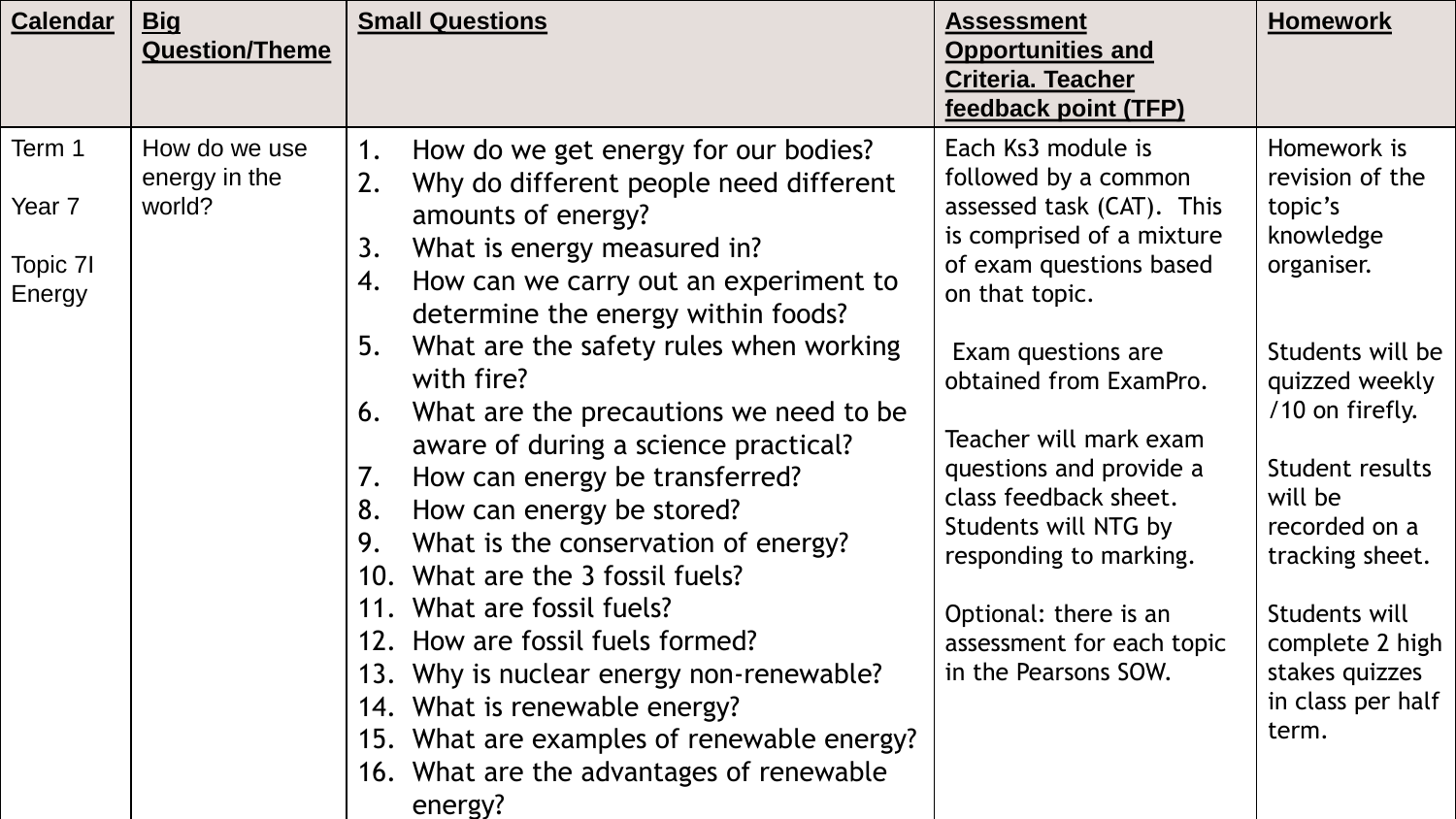| <b>Calendar</b>                                             | <u>Big</u><br><b>Question/Theme</b>           | <b>Small Questions</b>                                                                                                                                                                                                                                                                                                                                                                                                                                                                                                                                                                                                                                                                                         | <b>Assessment</b><br><b>Opportunities and</b><br><b>Criteria. Teacher</b><br>feedback point (TFP)                                                                                                                                                                                                                                                                                                               | <b>Homework</b>                                                                                                                                                                                                                                                                     |
|-------------------------------------------------------------|-----------------------------------------------|----------------------------------------------------------------------------------------------------------------------------------------------------------------------------------------------------------------------------------------------------------------------------------------------------------------------------------------------------------------------------------------------------------------------------------------------------------------------------------------------------------------------------------------------------------------------------------------------------------------------------------------------------------------------------------------------------------------|-----------------------------------------------------------------------------------------------------------------------------------------------------------------------------------------------------------------------------------------------------------------------------------------------------------------------------------------------------------------------------------------------------------------|-------------------------------------------------------------------------------------------------------------------------------------------------------------------------------------------------------------------------------------------------------------------------------------|
| Term 2<br>Year 7<br>Topic 7F<br>Acids and<br><b>Alkalis</b> | What are the<br>uses of acids and<br>alkalis? | What are hazard symbols?<br>1.<br>Why are hazard symbols important?<br>2.<br>What are examples of common acids?<br>3.<br>Where do indicators come from?<br>4.<br>5.<br>How can indicators be used to test for<br>acidic, alkaline or neutral solutions?<br>What are common examples of acids and<br>6.<br>alkalis?<br>What is the pH scale and how is it useful?<br>7.<br>How can pH be measured?<br>8.<br>What happens during neutralisation?<br>9.<br>10. How do you write word equations for<br>neutralisation reactions?<br>11. What pH changes occur during<br>neutralisation?<br>12. What are examples of everyday acids and<br>bases?<br>13. What are examples of everyday<br>neutralisation reactions? | Each Ks3 module is<br>followed by a common<br>assessed task (CAT). This<br>is comprised of a mixture<br>of exam questions based<br>on that topic.<br>Exam questions are<br>obtained from ExamPro.<br>Teacher will mark exam<br>questions and provide a<br>class feedback sheet.<br>Students will NTG by<br>responding to marking.<br>Optional: there is an<br>assessment for each topic<br>in the Pearsons SOW. | Homework is<br>revision of the<br>topic's<br>knowledge<br>organiser.<br>Students will be<br>quizzed weekly<br>/10 on firefly.<br>Student results<br>will be<br>recorded on a<br>tracking sheet.<br>Students will<br>complete 2 high<br>stakes quizzes<br>in class per half<br>term. |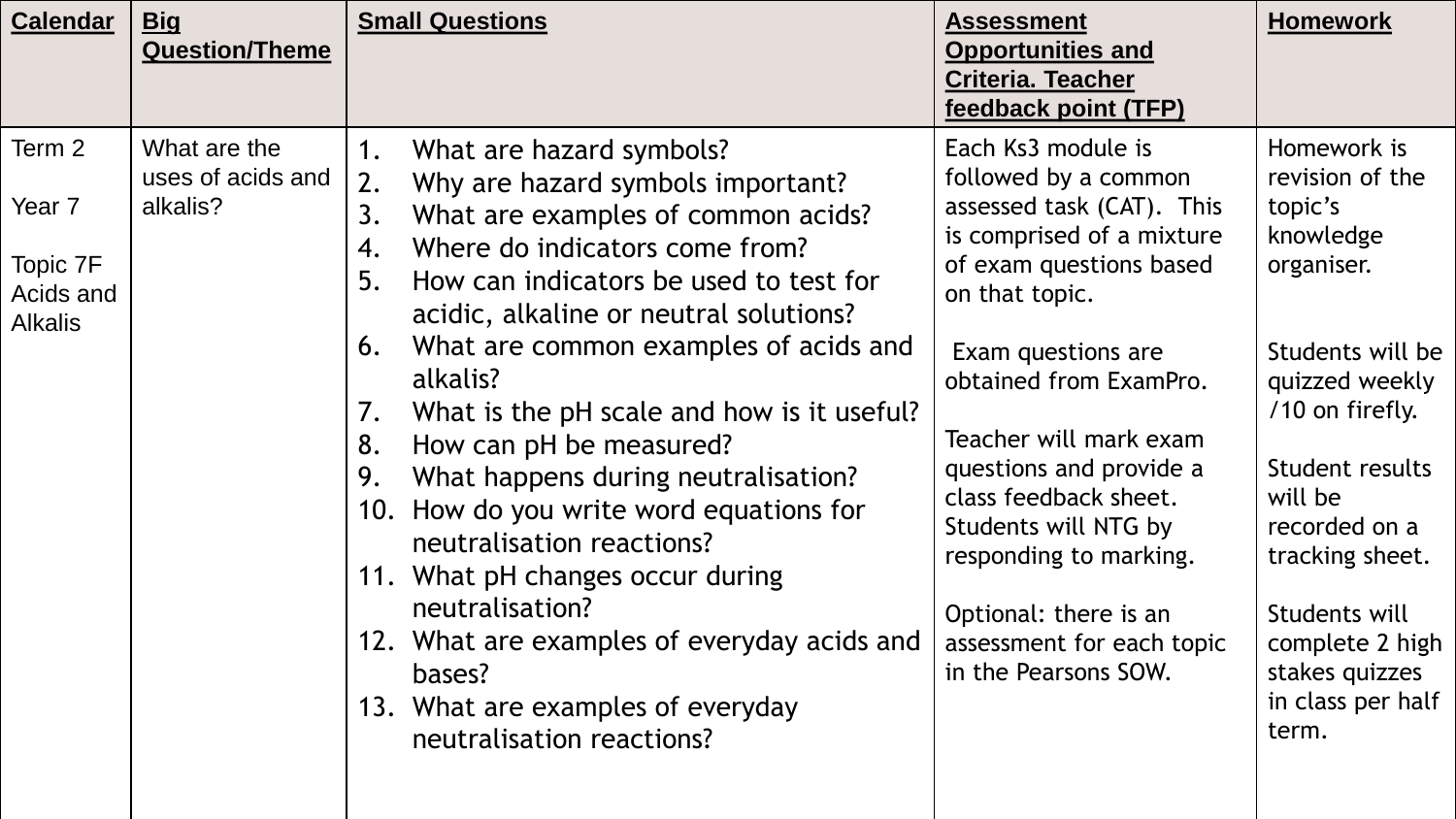| <b>Calendar</b>                                               | <u>Big</u><br><b>Question/Theme</b> | <b>Small Questions</b>                                                                                                                                                                                                                                                                                                                                                                                                                                                                                                                                                                                                                                                                                                                                                                                                                                                                                                                                                                                                                                          | <b>Assessment</b><br><b>Opportunities and</b><br><b>Criteria. Teacher</b><br>feedback point (TFP)                                                                                                                                                                                                                                                                                                               | <b>Homework</b>                                                                                                                                                                                                                                                                     |
|---------------------------------------------------------------|-------------------------------------|-----------------------------------------------------------------------------------------------------------------------------------------------------------------------------------------------------------------------------------------------------------------------------------------------------------------------------------------------------------------------------------------------------------------------------------------------------------------------------------------------------------------------------------------------------------------------------------------------------------------------------------------------------------------------------------------------------------------------------------------------------------------------------------------------------------------------------------------------------------------------------------------------------------------------------------------------------------------------------------------------------------------------------------------------------------------|-----------------------------------------------------------------------------------------------------------------------------------------------------------------------------------------------------------------------------------------------------------------------------------------------------------------------------------------------------------------------------------------------------------------|-------------------------------------------------------------------------------------------------------------------------------------------------------------------------------------------------------------------------------------------------------------------------------------|
| Term 2<br>Year 7<br>Topic 7J<br>Current<br><b>Electricity</b> | What are<br>electrical circuits?    | How do switches work?<br>1.<br>How are circuits and symbols drawn?<br>2.<br>What happens when the number of bulbs in a circuit<br>3.<br>is changed?<br>What is current and how is it measured?<br>4.<br>5.<br>Why are models used?<br>What do parts of a physical model represent?<br>6.<br>7.<br>How can you use a physical model to explain<br>electrical circuits?<br>8.<br>What is a series and parallel circuit?<br>How can switches control a circuit?<br>9.<br>How does changing the number or type of<br>10.<br>components in a circuit affect the current?<br>How does current behave in a series and parallel<br>11.<br>circuit?<br>What is a voltmeter and how is it used?<br>12.<br>Why does current increase when the voltage<br>13.<br>increase?<br>What is the relationship between current and<br>14.<br>reisitance?<br>What are the appropriate safety precautions for<br>15.<br>using electricity?<br>16. What is the role of a fuse and circuit breaker?<br>17.<br>How does a fuse work?<br>18. How are different wires connected in a plug? | Each Ks3 module is<br>followed by a common<br>assessed task (CAT). This<br>is comprised of a mixture<br>of exam questions based<br>on that topic.<br>Exam questions are<br>obtained from ExamPro.<br>Teacher will mark exam<br>questions and provide a<br>class feedback sheet.<br>Students will NTG by<br>responding to marking.<br>Optional: there is an<br>assessment for each topic<br>in the Pearsons SOW. | Homework is<br>revision of the<br>topic's<br>knowledge<br>organiser.<br>Students will be<br>quizzed weekly<br>/10 on firefly.<br>Student results<br>will be<br>recorded on a<br>tracking sheet.<br>Students will<br>complete 2 high<br>stakes quizzes<br>in class per half<br>term. |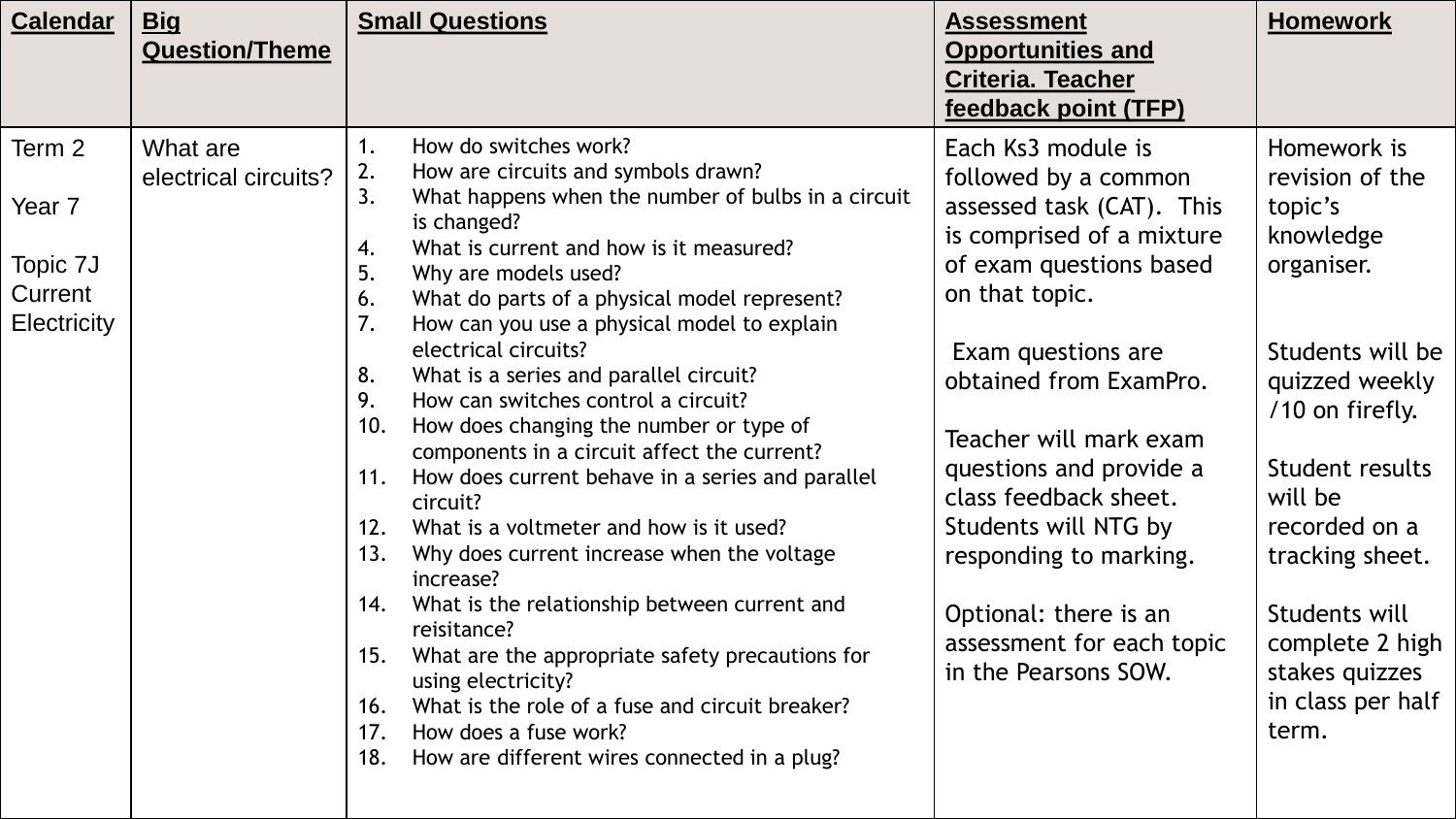| <b>Calendar</b>                                                       | <b>Big</b><br><b>Question/Theme</b>                          | <b>Small Questions</b>                                                                                                                                                                                                                                                                                                                                                                                                                                                                 | <b>Assessment</b><br><b>Opportunities and</b><br><b>Criteria. Teacher</b><br>feedback point (TFP)                                                                                                                                                                                                                                                                                                               | <b>Homework</b>                                                                                                                                                                                                                                                                     |
|-----------------------------------------------------------------------|--------------------------------------------------------------|----------------------------------------------------------------------------------------------------------------------------------------------------------------------------------------------------------------------------------------------------------------------------------------------------------------------------------------------------------------------------------------------------------------------------------------------------------------------------------------|-----------------------------------------------------------------------------------------------------------------------------------------------------------------------------------------------------------------------------------------------------------------------------------------------------------------------------------------------------------------------------------------------------------------|-------------------------------------------------------------------------------------------------------------------------------------------------------------------------------------------------------------------------------------------------------------------------------------|
| Term 2<br>Year 7<br>Topic 7C<br><b>Muscles</b><br>and<br><b>Bones</b> | How do our<br>muscles and<br>bones enable us<br>to function? | How do muscles in the gas exchange<br>1.<br>system allow ventilation?<br>2.<br>What are the components of the blood?<br>3.<br>How does the circulatory system<br>transport oxygen and carbon dioxide<br>around the body?<br>What are the functions of different bones<br>4.<br>in the skeleton?<br>5.<br>What are the different types of joints?<br>What are antagonistic pairs of muscles<br>6.<br>and how do they control movement?<br>How do different drugs affect the body?<br>7. | Each Ks3 module is<br>followed by a common<br>assessed task (CAT). This<br>is comprised of a mixture<br>of exam questions based<br>on that topic.<br>Exam questions are<br>obtained from ExamPro.<br>Teacher will mark exam<br>questions and provide a<br>class feedback sheet.<br>Students will NTG by<br>responding to marking.<br>Optional: there is an<br>assessment for each topic<br>in the Pearsons SOW. | Homework is<br>revision of the<br>topic's<br>knowledge<br>organiser.<br>Students will be<br>quizzed weekly<br>/10 on firefly.<br>Student results<br>will be<br>recorded on a<br>tracking sheet.<br>Students will<br>complete 2 high<br>stakes quizzes<br>in class per half<br>term. |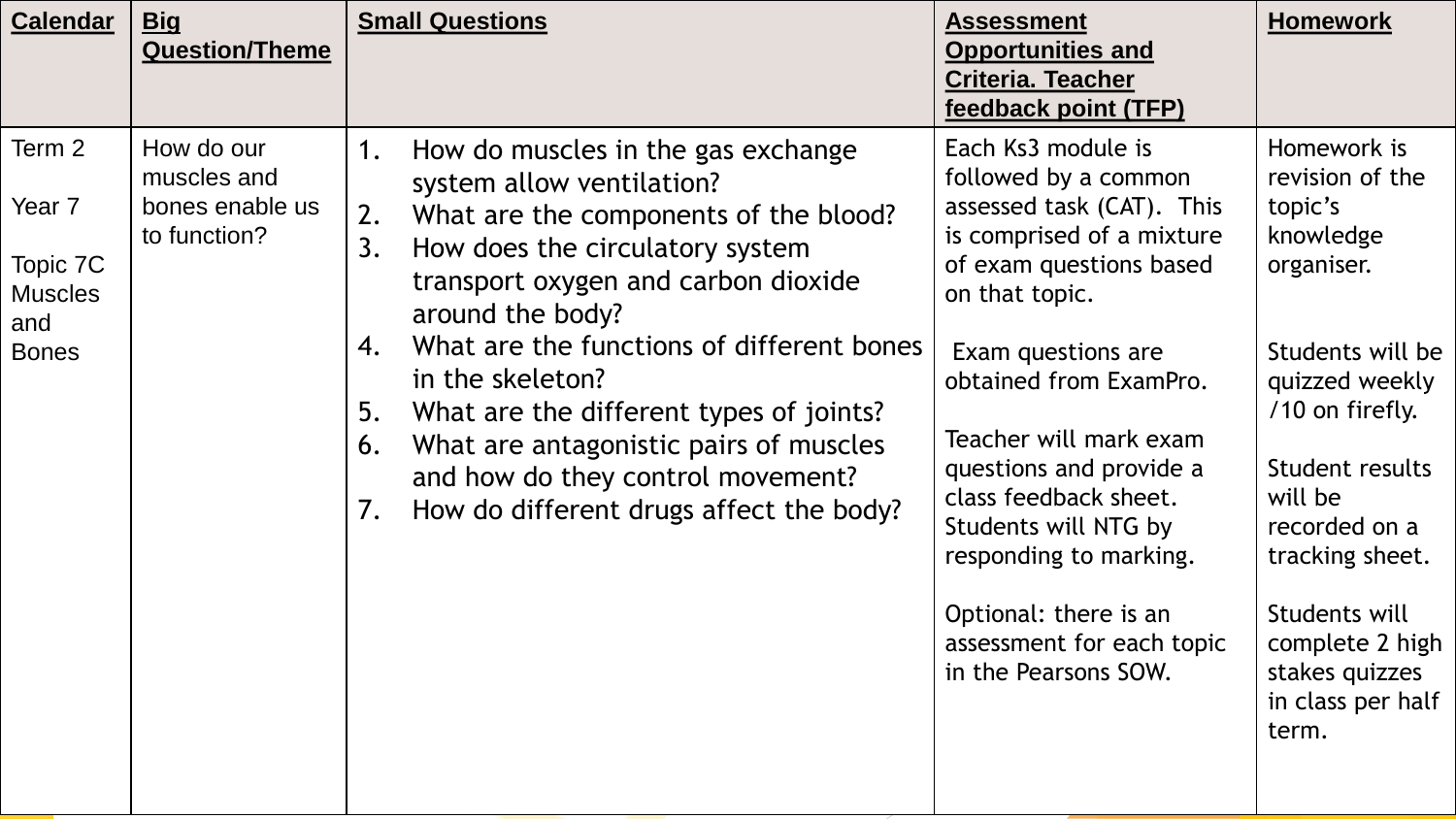| <b>Calendar</b>                                                 | <u>Big</u><br><b>Question/Theme</b>                                                                   | <b>Small Questions</b>                                                                                                                                                                                                                                                                                                                                                                                                                                                                                                                                                                                                                                                                                                                                                                       | <b>Assessment</b><br><b>Opportunities and</b><br><b>Criteria. Teacher</b><br>feedback point (TFP)                                                                                                                                                                                                                                                                                                               | <b>Homework</b>                                                                                                                                                                                                                                                                     |
|-----------------------------------------------------------------|-------------------------------------------------------------------------------------------------------|----------------------------------------------------------------------------------------------------------------------------------------------------------------------------------------------------------------------------------------------------------------------------------------------------------------------------------------------------------------------------------------------------------------------------------------------------------------------------------------------------------------------------------------------------------------------------------------------------------------------------------------------------------------------------------------------------------------------------------------------------------------------------------------------|-----------------------------------------------------------------------------------------------------------------------------------------------------------------------------------------------------------------------------------------------------------------------------------------------------------------------------------------------------------------------------------------------------------------|-------------------------------------------------------------------------------------------------------------------------------------------------------------------------------------------------------------------------------------------------------------------------------------|
| Term 2<br>Year 7<br>Topic 7G<br><b>The</b><br>particle<br>model | How does the<br>arrangement of<br>particles give<br>solids, liquids and<br>gases their<br>properties? | What are the three states of matter?<br>1.<br>2.<br>What are the properties of the three states of<br>matter?<br>How can you classify 'awkward' materials as solids,<br>3.<br>liquids or gases?<br>What is matter made up of?<br>4.<br>5.<br>How are particles arranged in solids, liquids and<br>gases?<br>How can particle theory explain the properties of the<br>6.<br>three states of matter?<br>What is Brownian motion and how does it support<br>7.<br>particle theory?<br>How do you convert nanometres and metres?<br>8.<br>9.<br>What is diffusion?<br>How does diffusion occur in gases and liquids?<br>10.<br>Why do some materials diffuse faster than others?<br>11.<br>What is meant by gas pressure and what are its<br>12.<br>effects?<br>What causes gas pressure?<br>13. | Each Ks3 module is<br>followed by a common<br>assessed task (CAT). This<br>is comprised of a mixture<br>of exam questions based<br>on that topic.<br>Exam questions are<br>obtained from ExamPro.<br>Teacher will mark exam<br>questions and provide a<br>class feedback sheet.<br>Students will NTG by<br>responding to marking.<br>Optional: there is an<br>assessment for each topic<br>in the Pearsons SOW. | Homework is<br>revision of the<br>topic's<br>knowledge<br>organiser.<br>Students will be<br>quizzed weekly<br>/10 on firefly.<br>Student results<br>will be<br>recorded on a<br>tracking sheet.<br>Students will<br>complete 2 high<br>stakes quizzes<br>in class per half<br>term. |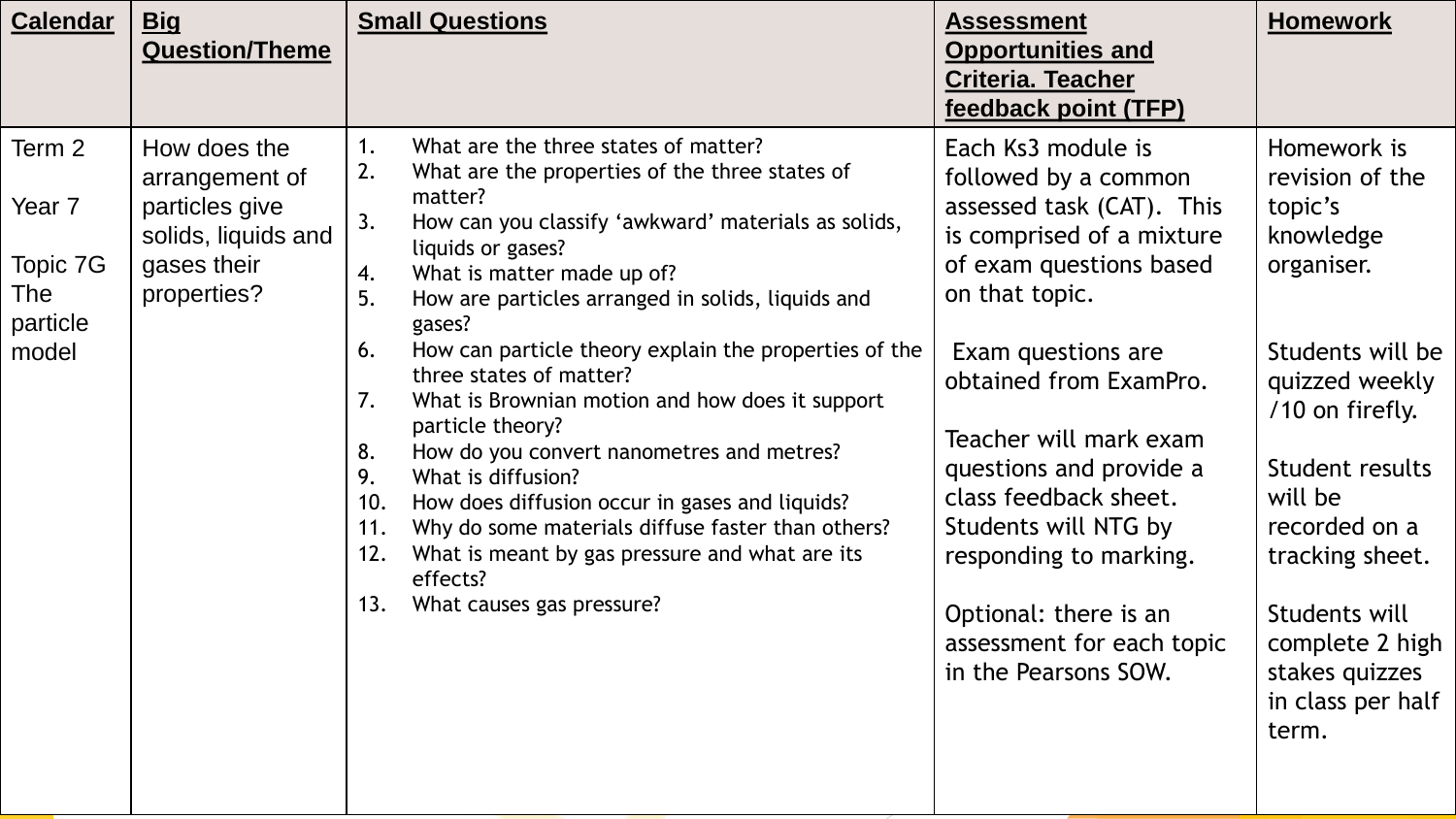| <b>Calendar</b>                                | <b>Big</b><br><b>Question/Theme</b>                      | <b>Small Questions</b>                                                                                                                                                                                                                                                                                                                                                                                                                                                                                                                                                                                                                                            | <b>Assessment</b><br><b>Opportunities and</b><br><b>Criteria. Teacher</b><br>feedback point (TFP)                                                                                                                                                                                                                                                                                                               | <b>Homework</b>                                                                                                                                                                                                                                                                     |
|------------------------------------------------|----------------------------------------------------------|-------------------------------------------------------------------------------------------------------------------------------------------------------------------------------------------------------------------------------------------------------------------------------------------------------------------------------------------------------------------------------------------------------------------------------------------------------------------------------------------------------------------------------------------------------------------------------------------------------------------------------------------------------------------|-----------------------------------------------------------------------------------------------------------------------------------------------------------------------------------------------------------------------------------------------------------------------------------------------------------------------------------------------------------------------------------------------------------------|-------------------------------------------------------------------------------------------------------------------------------------------------------------------------------------------------------------------------------------------------------------------------------------|
| Term 3<br>Year 7<br>Topic 7D<br>Ecosyste<br>ms | Why do different<br>animals live in<br>different places? | What is a species?<br>1.<br>How can variation be continuous and discontinuous?<br>2.<br>3.<br>What are adaptations?<br>How are animals adapted to their environments?<br>4.<br>5.<br>How is inherited variation caused?<br>What causes environmental variation?<br>6.<br>What adaptations occur for daily and seasonal<br>7.<br>changes?<br>How do organisms affect their habitats and<br>8.<br>communities?<br>How do organisms compete?<br>9.<br>How can you use a food web to make predictions?<br>10.<br>How do you use pyramids of numbers to describe<br>11.<br>how energy is lost in a food chain?<br>Why are pesticides need to be used carefully?<br>12. | Each Ks3 module is<br>followed by a common<br>assessed task (CAT). This<br>is comprised of a mixture<br>of exam questions based<br>on that topic.<br>Exam questions are<br>obtained from ExamPro.<br>Teacher will mark exam<br>questions and provide a<br>class feedback sheet.<br>Students will NTG by<br>responding to marking.<br>Optional: there is an<br>assessment for each topic<br>in the Pearsons SOW. | Homework is<br>revision of the<br>topic's<br>knowledge<br>organiser.<br>Students will be<br>quizzed weekly<br>/10 on firefly.<br>Student results<br>will be<br>recorded on a<br>tracking sheet.<br>Students will<br>complete 2 high<br>stakes quizzes<br>in class per half<br>term. |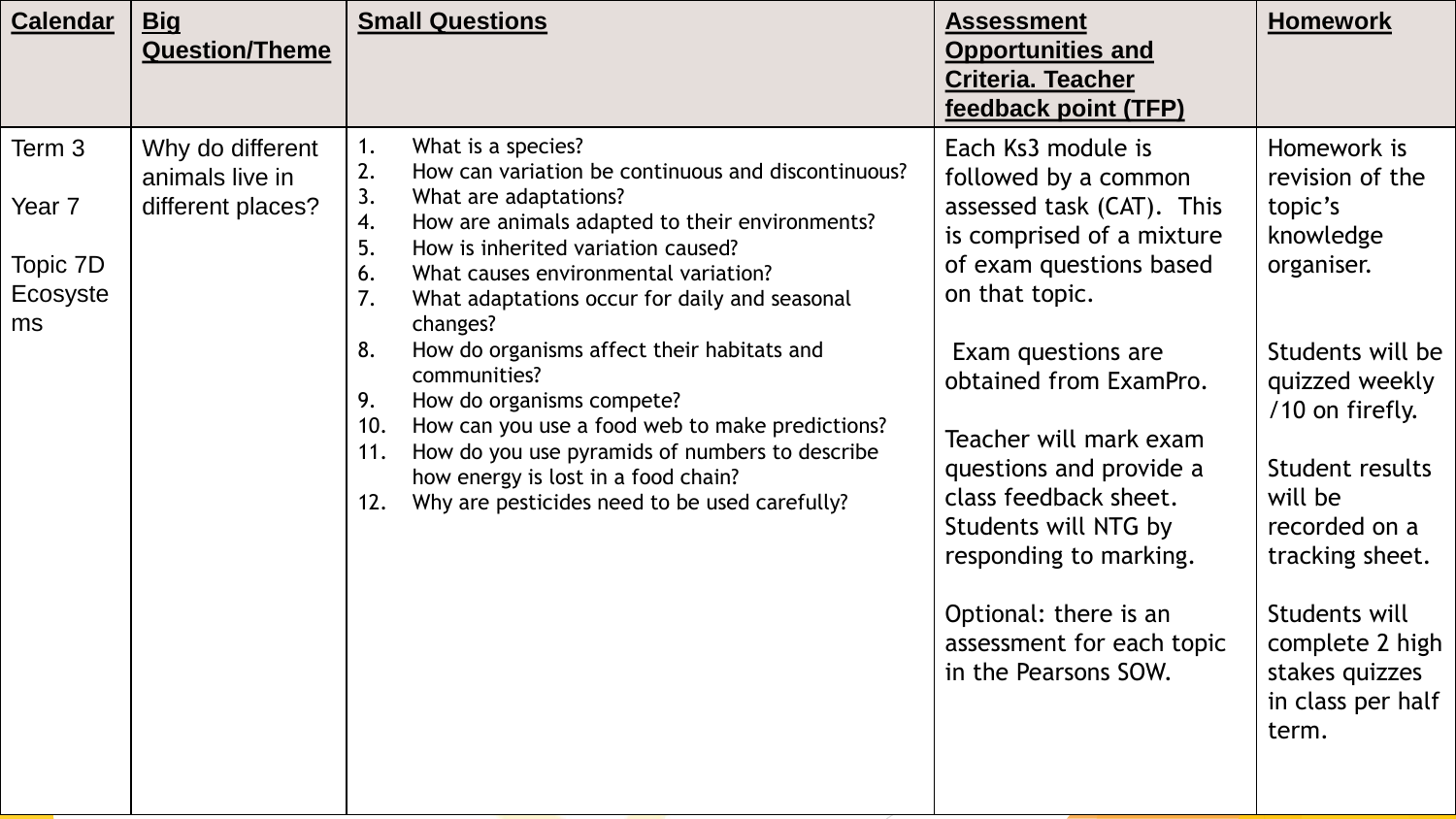| <b>Calendar</b>                               | <b>Big</b><br><b>Question/Theme</b>                           | <b>Small Questions</b>                                                                                                                                                                                                                                                                                                                                                                                                                                                                                                                                                                                                                                              | <b>Assessment</b><br><b>Opportunities and</b><br><b>Criteria. Teacher</b><br>feedback point (TFP)                                                                                                                                                                                                                                                                                                               | <b>Homework</b>                                                                                                                                                                                                                                                                     |
|-----------------------------------------------|---------------------------------------------------------------|---------------------------------------------------------------------------------------------------------------------------------------------------------------------------------------------------------------------------------------------------------------------------------------------------------------------------------------------------------------------------------------------------------------------------------------------------------------------------------------------------------------------------------------------------------------------------------------------------------------------------------------------------------------------|-----------------------------------------------------------------------------------------------------------------------------------------------------------------------------------------------------------------------------------------------------------------------------------------------------------------------------------------------------------------------------------------------------------------|-------------------------------------------------------------------------------------------------------------------------------------------------------------------------------------------------------------------------------------------------------------------------------------|
| Term 3<br>Year 7<br>Topic 7K<br><b>Forces</b> | What are forces<br>and how do they<br>impact on our<br>lives? | What effects do forces have on objects?<br>1.<br>What are contact and non-contact forces?<br>2.<br>How can you measure forces and what are their<br>3.<br>units?<br>How does the extension of a spring depend on the<br>4.<br>force applied?<br>What are the effects of friction?<br>5.<br>How can friction be changed?<br>6.<br>Where is friction useful and where is it not helpful?<br>7.<br>How do you calculate pressure and what is its units?<br>8.<br>What are the effects of high and low pressure in<br>9.<br>everyday scenarios?<br>What are balanced and unbalanced forces?<br>10.<br>What are the effects of balanced and unbalanced<br>11.<br>forces? | Each Ks3 module is<br>followed by a common<br>assessed task (CAT). This<br>is comprised of a mixture<br>of exam questions based<br>on that topic.<br>Exam questions are<br>obtained from ExamPro.<br>Teacher will mark exam<br>questions and provide a<br>class feedback sheet.<br>Students will NTG by<br>responding to marking.<br>Optional: there is an<br>assessment for each topic<br>in the Pearsons SOW. | Homework is<br>revision of the<br>topic's<br>knowledge<br>organiser.<br>Students will be<br>quizzed weekly<br>/10 on firefly.<br>Student results<br>will be<br>recorded on a<br>tracking sheet.<br>Students will<br>complete 2 high<br>stakes quizzes<br>in class per half<br>term. |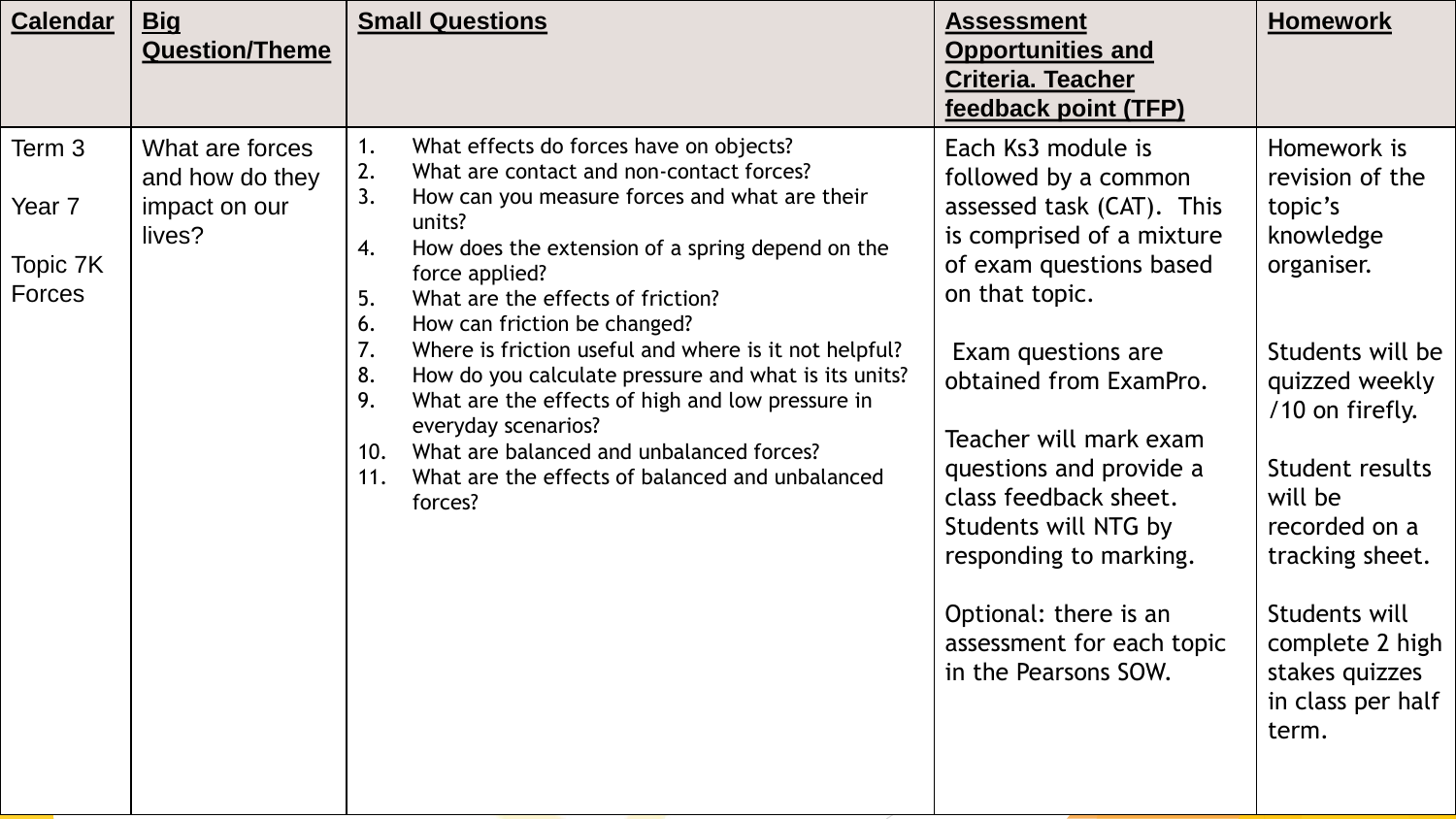| <b>Calendar</b>                                                       | <b>Big</b><br><b>Question/Theme</b>                                                        | <b>Small Questions</b>                                                                                                                                                                                                                                                                                                                                                                                                                                                                                                                                                                                                                                                                                     | <b>Assessment</b><br><b>Opportunities and</b><br><b>Criteria. Teacher</b><br>feedback point (TFP)                                                                                                                                                                                                                                                                                                               | <b>Homework</b>                                                                                                                                                                                                                                                                     |
|-----------------------------------------------------------------------|--------------------------------------------------------------------------------------------|------------------------------------------------------------------------------------------------------------------------------------------------------------------------------------------------------------------------------------------------------------------------------------------------------------------------------------------------------------------------------------------------------------------------------------------------------------------------------------------------------------------------------------------------------------------------------------------------------------------------------------------------------------------------------------------------------------|-----------------------------------------------------------------------------------------------------------------------------------------------------------------------------------------------------------------------------------------------------------------------------------------------------------------------------------------------------------------------------------------------------------------|-------------------------------------------------------------------------------------------------------------------------------------------------------------------------------------------------------------------------------------------------------------------------------------|
| Term 3<br>Year 7<br>Topic 7H<br>Atoms,<br>elements<br>and<br>mixtures | How are atoms,<br>elements,<br>mixtures and<br>compounds<br>important for<br>everyday use? | What is the difference between an atom and a<br>1.<br>molecule?<br>2.<br>How can you identify an element, mixture and<br>compound from a particle diagram?<br>3.<br>How and why are elements represented by symbols?<br>Do all elements have the same properties and uses?<br>4.<br>5.<br>Do we have an unlimited amount of elements?<br>6.<br>What are the properties of metals and non-metals?<br>7.<br>How do the properties of an element link to its uses?<br>8.<br>What changes may occur when compounds are<br>formed?<br>9.<br>What are examples of common compounds?<br>How do you write word equations for chemical<br>10.<br>reactions?<br>What are the uses of decomposition reactions?<br>11. | Each Ks3 module is<br>followed by a common<br>assessed task (CAT). This<br>is comprised of a mixture<br>of exam questions based<br>on that topic.<br>Exam questions are<br>obtained from ExamPro.<br>Teacher will mark exam<br>questions and provide a<br>class feedback sheet.<br>Students will NTG by<br>responding to marking.<br>Optional: there is an<br>assessment for each topic<br>in the Pearsons SOW. | Homework is<br>revision of the<br>topic's<br>knowledge<br>organiser.<br>Students will be<br>quizzed weekly<br>/10 on firefly.<br>Student results<br>will be<br>recorded on a<br>tracking sheet.<br>Students will<br>complete 2 high<br>stakes quizzes<br>in class per half<br>term. |